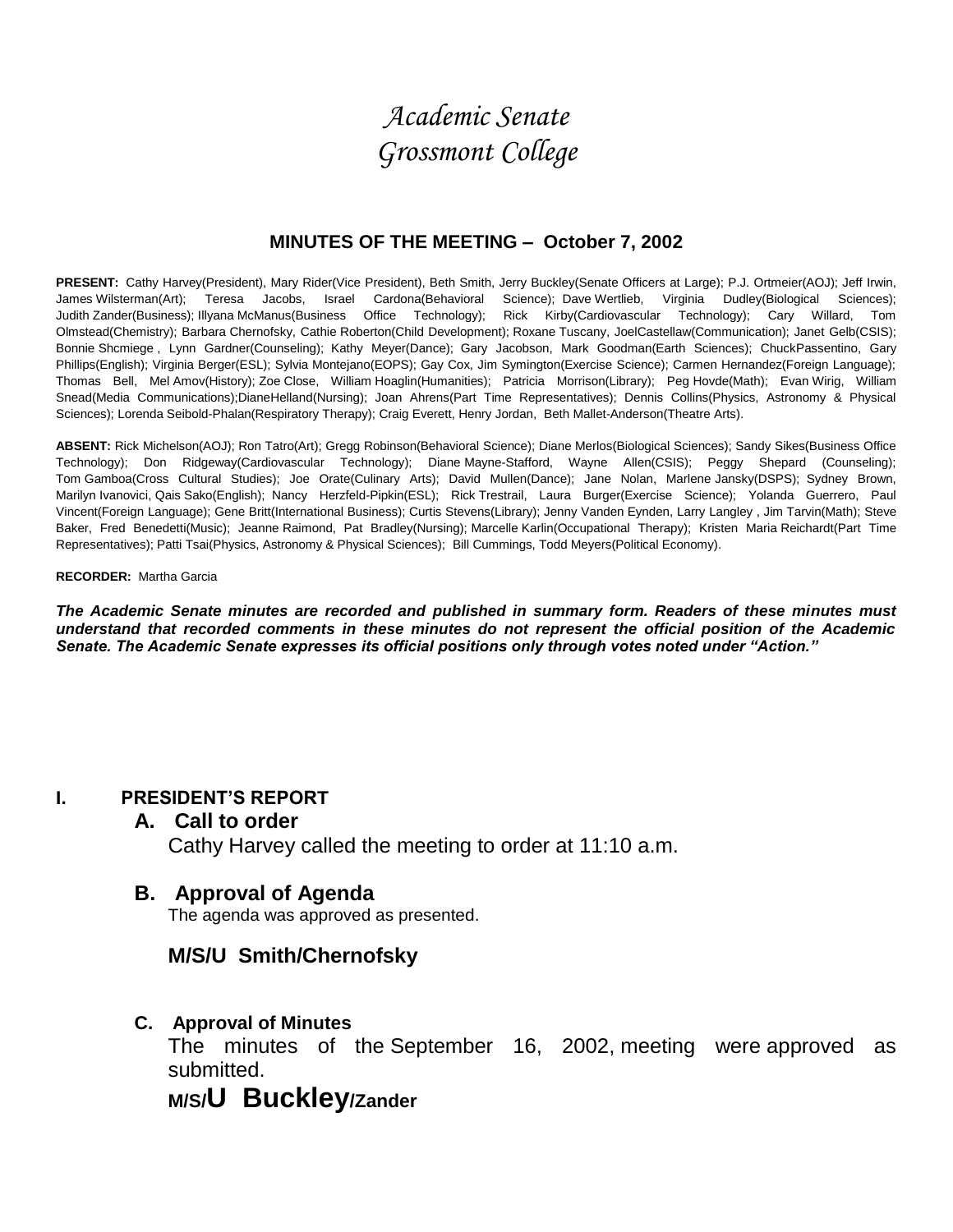#### **D. Proposed Calendar for 03-04**

Cathy presented an overhead of the Grossmont College 2003-2004 Proposed Academic Calendar. Questions and suggestions may be forwarded to her.

#### **E. President's Update**

#### **a) Senate President Position**

Cathy Harvey's term as Academic Senate President will end in May 2003. She asked senators to contact her if they have questions concerning the job responsibilities. Further, anyone interested in serving in this position should feel free to contact her as well.

#### **b) The La Jolla Group – Final Results**

Grossmont College's final results from The La Jolla Group Campaign were as follows:

- Registration: 2,714
- Vote by Mail: 2,158

#### c) **FACCC John Vasconcellos Award – Zoe Close**

The John Vasconcellos Advocate of the Year Award (named for Senator John Vasconcellos/D-Santa Clara) goes to an outstanding faculty advocate whose work impacts faculty statewide. Examples include: advocacy at the state Legislature and/or state Chancellor's Office (including the California Community Colleges Board of Governors); and holding positions in statewide faculty organizations.

Zoe Close has been elected as the 2002 John Vasconcellos Advocate of the Year. Faculty warmly congratulated her.

#### **d) Student Services Program Review Committee (SSPRC)**

The Student Services Program Review Committee (SSPRC) is in need of one faculty representative from the instructional area. The committee meets the first and third Thursdays of the month in the LRC Faculty/Study Room from 9:30 a.m. to 11:00 a.m.

The request will be sent to all faculty via email.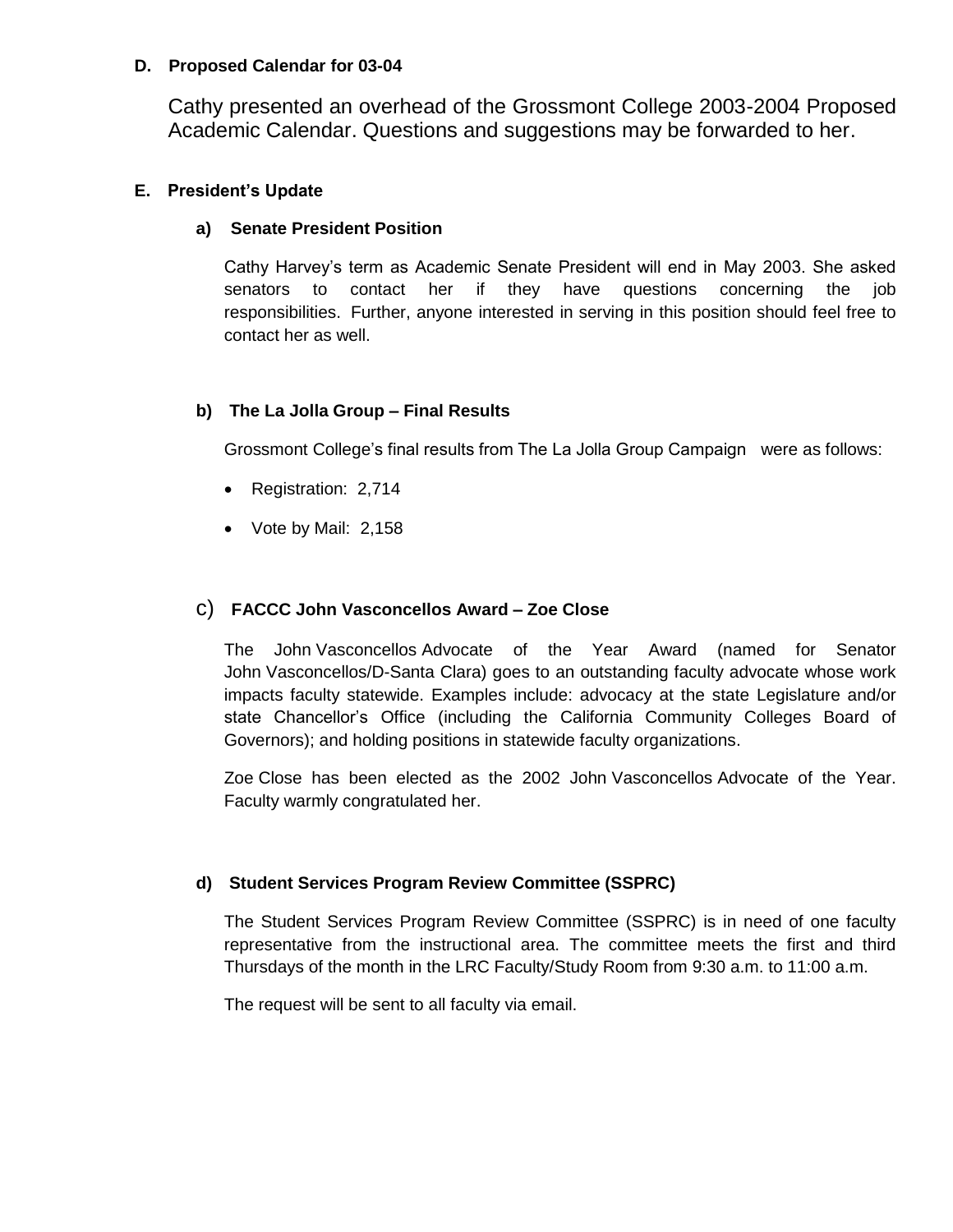#### **II. ACTION ITEMS**

**A. Grossmont College Academic Senate Resolution in Support of Proposition R.**

*Whereas an evaluation of Grossmont College facilities, conditions, enrollment trends, projected growth, space utilization, technology needs and energy usage has identified major needs throughout the Grossmont campus; and*

*Whereas Grossmont College was built for an enrollment of 4,800 and now enrolls 18,000 students; and*

*Whereas the projected over-utilization of space at Grossmont College continues to exceed the presently existing assignable square feet; and*

*Whereas, it is uncertain that the State will provide the funding necessary for needed modernization, scheduled maintenance, or adequate new facilities; and*

*Whereas the passing of a local public bond to pay for the necessary modernization, scheduled maintenance, and some new facilities will relieve the associated burden on the College's general fund, thus allowing more of the general fund to be used for instructional and student services programs;*

*Let it be resolved that the Grossmont College Academic Senate supports Proposition R as it will fund the identified facility needs of Grossmont College.*

 **M/S/U Smith/Chernofsky**

#### **III. INFORMATION ITEMS**

#### **A. Honor's Experience Presented by Israel Cardona**

Israel presented the following requests related to the Honor's Experience:

- 1. He asked faculty to review the Faculty Guidelines for Teaching Honors Courses distributed at the September 16 Academic Senate meeting and forward questions and concerns to him. The document is also posted on the Academic Senate web site for faculty's convenience.
- 2. He asked department chairs and coordinators to encourage faculty dialog regarding the Honor's Experience amongst their department members.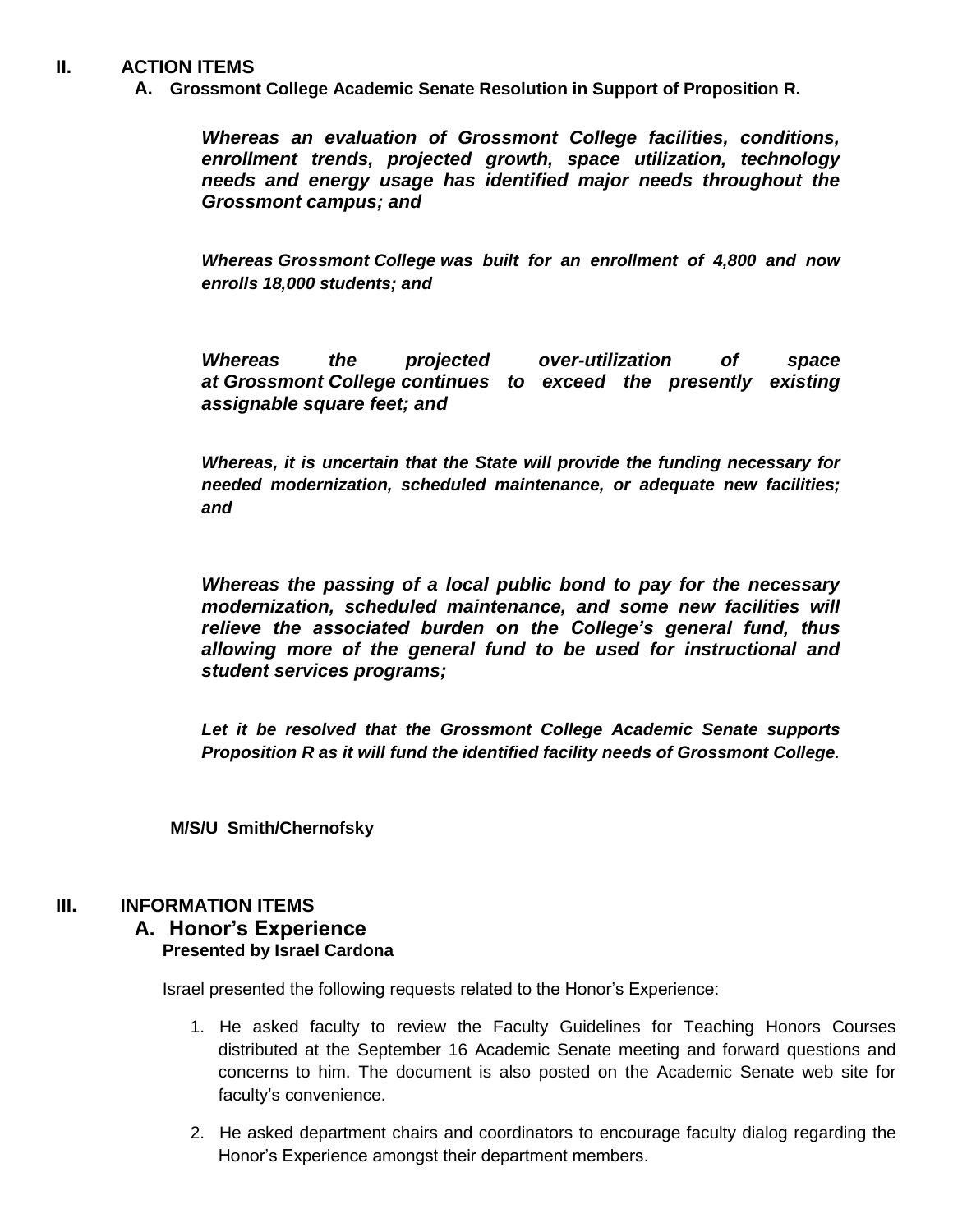- 3. He asked faculty to consider the possibility of having other honor's coordinators from other community colleges come to our Academic Senate to address faculty's concerns.
- 4. He also asked that those strongly opposing the idea of having an "Honor's Program" at GrossmontCollege express their concerns in open communication.

#### **B. Revised Program Review**

#### **Presented by Sheridan DeWolf**

- **Revised Program Review Process**
- **Student Survey**

The revised Program Review Handbook was distributed at today's meeting. A student survey was attached to the Program Review Handbook.

Sheridan DeWolf guided faculty through the most significant changes. She asked faculty to review the handbook, identify errors, and send suggestions for changes to her.

### **C. Proposed Cuts to the Spring '03 Schedule**

#### **Presented by Dr. Martinez and Dr. Colli**

To introduce Grossmont College's present financial situation, Dr. Martinez presented general overview information related to state and district funding procedures. Grossmont College presently has an FTES Cap goal of 12, 271. If college growth goes beyond the set FTES Cap, then the college confronts unfunded FTES, which according to a previous governing board decision, could not exceed 500.

Dr. Martinez reported that an Enrollment Strategies Committee has been formed and meets regularly to address issues such as section planning in order to avoid a high number of unfunded FTES. The committee discussed the possibility of cutting Intercession as well as cutting sections from the spring schedule; however, concerns arose from the Counseling Department. They contended that some students use Intersession in their educational plans as they anticipate transfer opportunities.

The Vice President of Academic Affairs presented the current situation to the Governing Board, and the Governing Board suggested that the college review anew its financial status and focus on cutting as few sections as possible, offering some flexibility to the initial 500 over-cap unfunded FTES limit.

At today's meeting, faculty expressed grave concern at deep cuts citing that the risk associated with a severe reduction in the number of sections could possibly result in driving students away from GrossmontCollege.

Discussion focused on faculty and administrative concerns related to the following issues:

The possibility of midyear state fund cuts after the November 5 election.